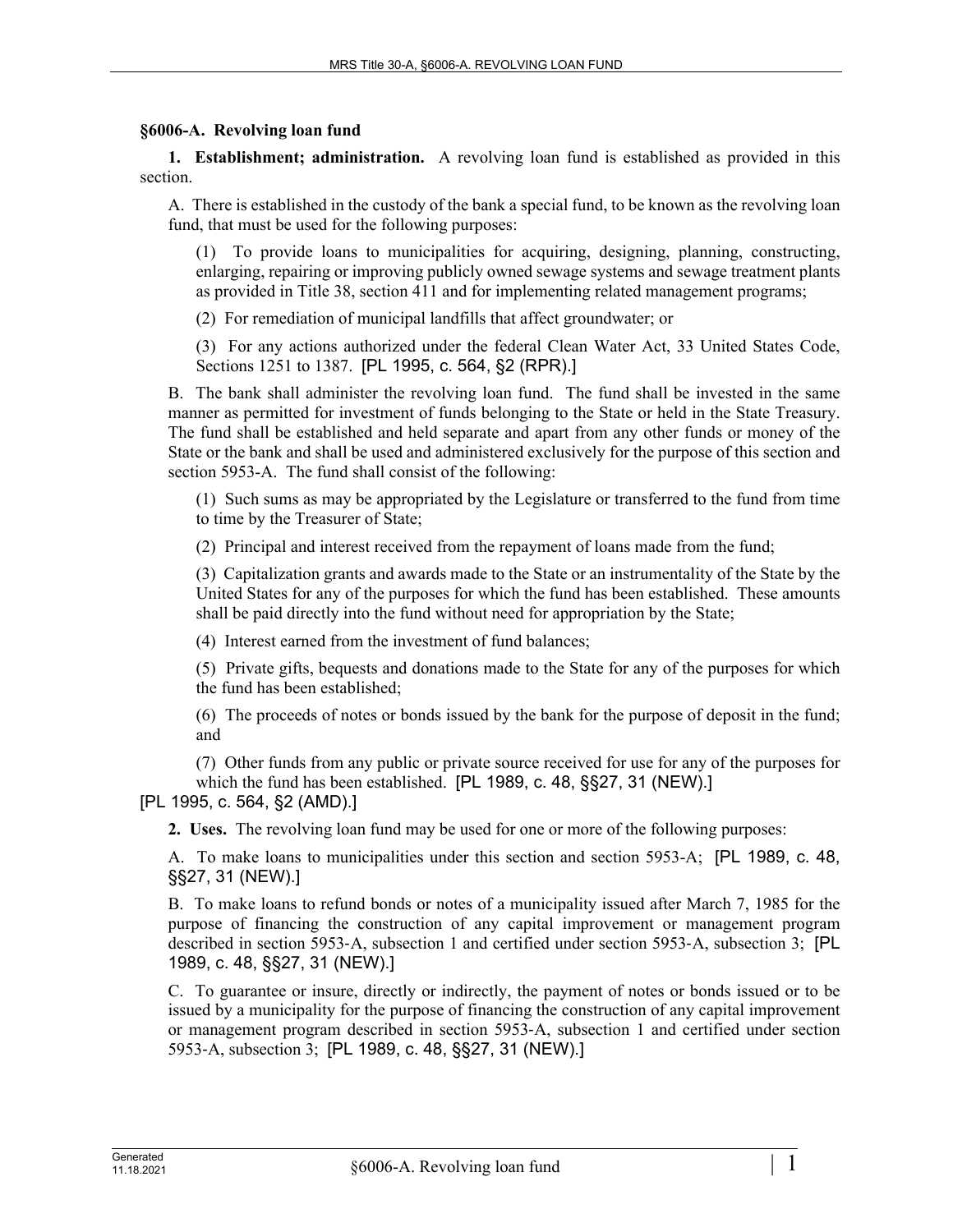D. To guarantee or insure, directly or indirectly, funds established by municipalities for the purpose of financing construction of any capital improvement described in section 5953‑A, subsection 1; [PL 1989, c. 48, §§27, 31 (NEW).]

E. To invest available fund balances and to credit the net interest income on those balances to the revolving loan fund; [PL 1989, c. 48, §§27, 31 (NEW).]

F. To invest as a source of revenue or security for the payment of principal and interest on general or special obligations of the bank if the proceeds of the sale of the obligations have been deposited in the fund, or as a source of revenue to subsidize municipal loan payment obligations; [PL 1989, c. 48, §§27, 31 (NEW).]

G. To pay the costs of the bank and the Department of Environmental Protection staff associated with the administration of the revolving loan fund and projects financed by it; provided that no more than the lesser of 2% of the aggregate of the highest fund balances in any fiscal year and 4% of any capitalization grants provided by the United States for deposit in the revolving loan fund shall be used for these purposes; and [PL 1989, c. 48, §§27, 31 (NEW).]

H. To pay the costs required under the Federal Water Pollution Control Act, Title VI. [PL 1989, c. 48, §§27, 31 (NEW).]

[PL 1989, c. 48, §§27, 31 (NEW).]

**3. Priorities for financial assistance.** Periodically, and at least annually, the Department of Environmental Protection shall prepare and certify to the bank a project priority list of those municipalities whose publicly owned projects are eligible for financing or assistance under this section. The factors to be considered in developing the priority list shall include, but are not limited to:

A. Water supply protection; [PL 1989, c. 48, §§27, 31 (NEW).]

B. Shellfishery protection; [PL 1989, c. 48, §§27, 31 (NEW).]

C. Nuisance conditions; [PL 1989, c. 48, §§27, 31 (NEW).]

D. Fisheries protection; [PL 1989, c. 48, §§27, 31 (NEW).]

E. Facility needs, including the availability of, or likely development of, cost-effective privately owned facilities or services to meet the municipal need; and [PL 1995, c. 564, §3 (AMD).]

F. Median household income. [PL 1989, c. 48, §§27, 31 (NEW).] [PL 1995, c. 564, §3 (AMD).]

**4. Eligibility for financial assistance.** No financial assistance for a project may be granted under this section until the Department of Environmental Protection certifies to the bank that the project is eligible for immediate financing under this section and is on the priority list prepared under subsection 3.

[PL 1989, c. 48, §§27, 31 (NEW).]

**5. Establishment of accounts.** The bank may establish accounts and subaccounts within the revolving fund as it determines desirable to effectuate the purposes of this section, including, but not limited to, accounts to segregate a portion or portions of the revolving loan fund as security for bonds issued by the bank for deposit in the revolving loan fund and to be invested for the benefit of specified projects receiving financial assistance from the revolving loan fund.

[PL 1989, c. 48, §§27, 31 (NEW).]

SECTION HISTORY

PL 1989, c. 48, §§27,31 (NEW). PL 1995, c. 564, §§2,3 (AMD).